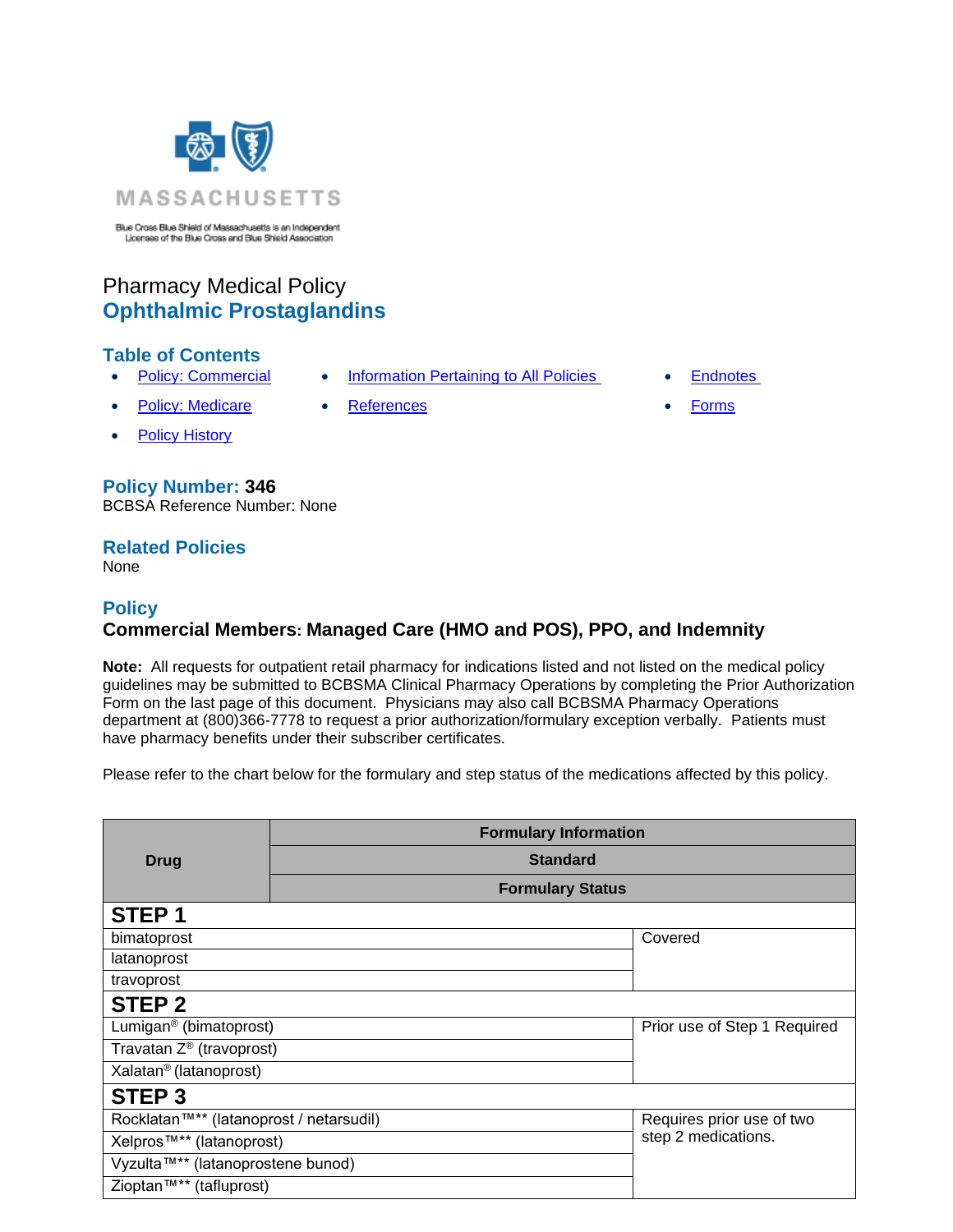\*\* Non-formulary medications are covered when a formulary exception request is submitted to BCBSMA Pharmacy Operations and criteria below are met

We cover the Ophthalmic Prostaglandin medications listed in the chart above for new starts<sup>\*</sup> in the following stepped approach.1

\*New start is defined as no previous paid claim for the requested medication within the past 130 days

**Step 1**: Step 1 medications will be covered without prior authorization.

**Step 2**: Step 2 medications may be covered when **one** of the following criteria are met:

- There must be evidence of a BCBSMA paid claim by the patient of a step 1 medication within the previous 130 days. **OR**
- There must be evidence of a BCBSMA paid claim by the patient of a step 2 medication within the previous 130 days.

**Step 3**: Non- Formulary step 3 medications may be covered when the following criteria is met: There must be evidence of BCBSMA paid claims by the patient of two different Step 2 drugs within the previous 130 days.

**OR**

There must be evidence of a BCBSMA paid claim by the patient of a Step 3 drug within the previous 130 days. If the Medication is Not Covered/Non-formulary the drug needs to meet requirements for a Formulary Exception for continued coverage.

**Note**: If approved the Prior Authorization will be granted for up to one (1) year.

We do not cover drugs listed in the above chart unless the above step therapy criteria are met.

#### <span id="page-1-0"></span>**Individual Consideration**

All our medical policies are written for the majority of people with a given condition. Each policy is based on medical science. For many of our medical policies, each individual's unique clinical circumstances may be considered in light of current scientific literature. Physicians may send relevant clinical information for individual patients for consideration to:

Blue Cross Blue Shield of Massachusetts Pharmacy Operations Department 25 Technology Place Hingham, MA 02043 Tel: 1-800-366-7778 Fax: 1-800-583-6289

#### **Prior Authorization Information**

#### **Outpatient**

.

For services described in this policy, see below for products where prior authorization **IS REQUIRED** if the procedure is performed **outpatient**.

|                                              | <b>Outpatient</b>                |
|----------------------------------------------|----------------------------------|
| <b>Commercial Managed Care (HMO and POS)</b> | Prior authorization is required. |
| <b>Commercial PPO and Indemnity</b>          | Prior authorization is required. |

#### <span id="page-1-1"></span>**Policy History**

| Date   | Action                                          |
|--------|-------------------------------------------------|
| 4/2022 | Clarified Non covered requirements              |
| 8/2019 | Updated to add Vyzulta™ to step 2 & noncovered. |